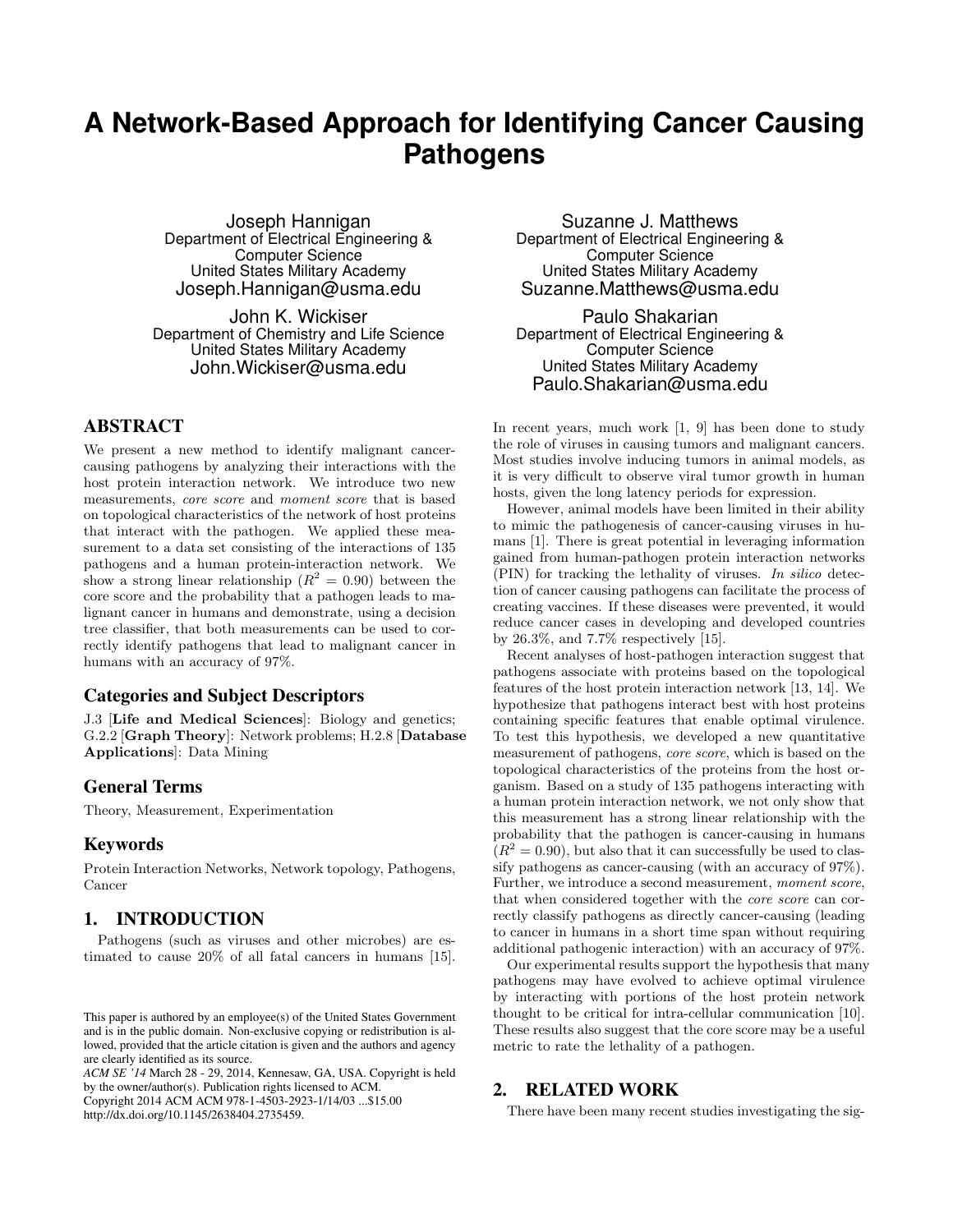| Cancer causing pathogens        |                    |
|---------------------------------|--------------------|
| Name                            | $S_C$              |
| *Hepatitis B virus              | 9.075              |
| *Hepatitis C virus              | 45.170             |
| Human herpesvirus 4             | 15.430             |
| *Human herpesvirus 5            | 19.153             |
| Human herpesvirus 8             | 1.403              |
| *Human immunodeficiency virus 1 | 61.449             |
| Human papillomavirus type 18    | 9.520              |
| Human papillomavirus type 16    | 23.194             |
| Human papillomavirus type 31    | 1.209              |
| Human papillomavirus type 5     | 15.431             |
| Human papillomavirus type 58    | 0.154              |
| Human T-lymphotropic virus 1    | $\overline{9.408}$ |

Table 1: Cancer causing pathogens with core scores. Pathogens that indirectly lead to cancer are denoted with a star.

nificance of PINs in various organisms; this work has shown that essential proteins can be determined by network structure [19], allowed for the modeling of protein interactions [6, 2], helped identify disease-causing proteins [5], and proved useful in identifying proteins in an organism associated with cancer [12].

Specifically related to this paper is the recent work examining the study of pathogenic interaction with host PINs and the study of the topological characteristics of proteins that interact with various pathogens [13, 11, 14, 17, 18]. All of these previous studies have focused on identifying topological properties of nodes (or sets of nodes) in the host PIN that are likely targets for pathogenic interaction. This work differs from these previous studies in that we characterize the pathogen through analysis of topological properties of host proteins with which it interacts. Specifically, we are concerned with identifying if a pathogen leads to malignant cancer in humans.

## 3. APPROACH

We utilize the data set of [14] which consists of a human PIN which consists of 63, 099 host interactions (not including self-interactions) over 10, 057 proteins as well as 2, 099 pathogen-host interactions with 416 pathogen proteins belonging to 135 pathogens. Using the available literature, we determined whether or not each pathogen leads to cancer in humans. These are listed in Table 1. We present a list of all supporting references for cancer-causing pathogens in the supplement. Note that some of the pathogens listed, such as HIV which are highly correlated with cancer, but either have a long term dormancy period or there is no reported evidence for direct causation. These are denoted with a star. The remaining pathogens on the list can be thought of as directly leading to cancer. In this study, we consider both types of cancer-causing pathogens. All other pathogens either supported by literature as non-carcinogenic or which lacked reports of carcinogenicity were considered not cancer causing.

To characterize the pathogens by the topology of the targeted host proteins, we created two new measurements that are introduced for the first time in this paper: core score  $(S_C)$ and moment score  $(S_M)$ . These measures depend on the degree and shell number of the host proteins which with the



Figure 1: Example network. The first number represents the shell number of the node. See the methods section for a detailed explanation of shell decomposition.

pathogen interacts. The degree of a host protein is simply the number of other interacting host proteins. An S-core of a PIN is the maximum sub-graph where each protein is connected to at least S other proteins and the shell number of a protein is largest value  $S$  such that the protein is included in that S-core. The shell number can be easily determined using shell decomposition, described in [16] and proceeds as follows: remove nodes with less than or equal to degree 1 and assign them a shell number of 1, recalculating degree every time a node is removed. Repeat this process but for nodes with less than or equal to degree 2, assigning them shell number 2. Then this process is repeated for nodes with less than or equal to degree 2, assigning them shell number 2. This process is continued until all nodes have are removed and have a shell number. For a given shell  $S$ , we define its moment  $\langle k_{S} \rangle$  be the moment (average degree) of nodes in that shell. Figure 1 shows an example shell protein network with a pathogen interaction.

Hence, the core score and moment score are calculated as follows: For a given pathogen  $P$  let  $P_{interact}$  be the total number of proteins in the host that P interacts with. For given shell S let  $P_{interact}(S)$  be the number of pathogen interactions with shell  $S$ . For shell  $S$ , let  $size(S)$  be the size (number of nodes in) shell S. Core score and moment score are defined in equations 1 and 2 below:

$$
S_C = \sum_{S} \frac{S \cdot P_{interact}(S)}{size(S)} \tag{1}
$$

$$
S_M = \sum_{S} \frac{\langle k_S \rangle \cdot P_{interact}(S)}{size(S)} \tag{2}
$$

From Figure 1,  $S_C$  is calculated for the sample pathogen. Because the pathogen interacts with 3 different proteins in the host network,  $\sum_{S} P_{interact}(S) = 3$ . size(1) = 13,  $size(2) = 5, size(3) = 5, and size(4) = 5.$   $P_{interact}(1) = 0,$  $P_{interact}(2) = 2$ ,  $P_{interact}(3) = 0$ , and  $P_{interact}(4) = 1$ . The summation yields  $S_C = 1.60$ .

In other words,  $S_C$  is the summation of the ratio of interactions a virus has with each shell of a host v.s. the total interactions, weighted with the shell number itself.  $S_M$  is the same, except it is weighted with the moment of each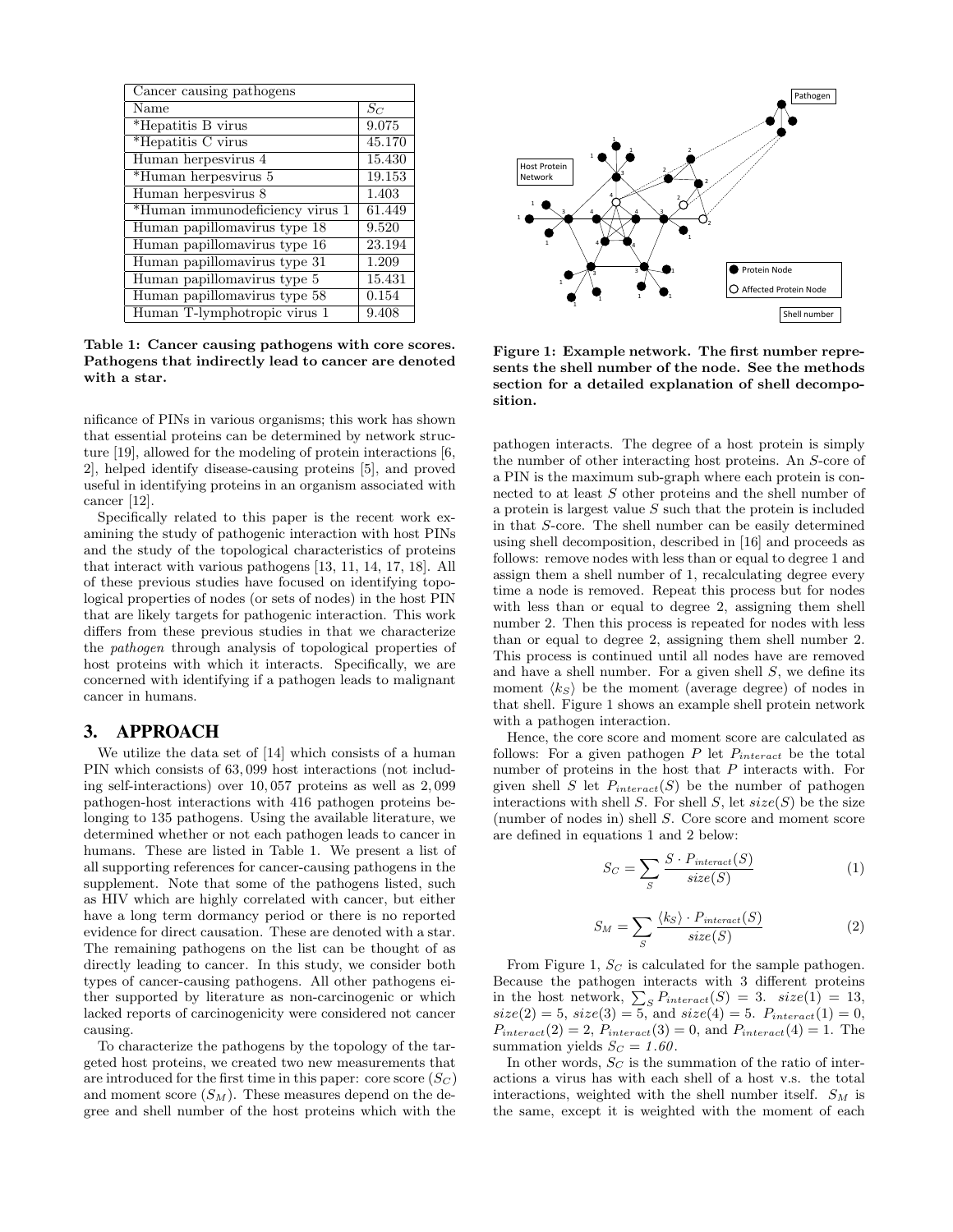

Figure 2: Direct and Indirect Cancer Causing Pathogens represented as the core score versus the fraction of cancer causing pathogens that are greater than or equal to the corresponding core score on the x-axis. This graph omits the data points at the end of the x axis where  $y = 1$ .

shell. Therefore,  $S_M$  approaches  $S_C$  from above as the network becomes more connected with fewer, higher shells. Our intuition behind these measures is derived from our previous work in [17] where we showed that shells with higher moments had a greater number of pathogenic interactions.

The Weka J-48 decision tree classifier [7] was used to ascertain if our measures can be used to correctly classify pathogens as being cancer causing or not. Weka is a commonly used software package for data mining analysis, and the J-48 decision tree classifier is typically used for decision tree analysis.

## 4. RESULTS

Let  $Pr(\geq S_C)$  denote the probability that a pathogen is directly or indirectly cancer-causing in humans given that its core score is greater than or equal to  $S<sub>C</sub>$ . We approximate this probability by taking the fraction of the pathogens examined in this study that have a certain core score or greater (using the observed core scores from the population of pathogens examined). We found a linear relationship between the core score and this probability (Figure 2,  $R^{2} = 0.90$ . This strong correlation suggests that the core score can be used to identify cancer causing pathogens. To test this hypothesis, we used a decision tree to identify cancer causing pathogens based on this measure. We found, based on our population, pathogens with a core score greater than 8.416 were often correctly identified as cancer causing (97% accuracy, 3 false negatives, 1 false positive).

Table 2 summarizes the incorrectly classified pathogens. The false negatives were Human herpes virus 8 (HHV 8), Human papillomavirus 31 (HPV 31), and Human papillomavirus 58 (HPV 58). These three false negative pathogens have abnormally low core scores  $(1.403, 1.209, \text{ and } 0.154)$ respectively). However, we note that infection with HHV 8 (also known as Kaposi's Sarcoma virus, or KSV) while known to directly cause tumorgenesis in humans, is reported to be insufficient to produce disease alone [9]. Due to the pathogen's requirement for another virus such as HIV to cause cancer, we hypothesize that the virus does not need

| Type I Error (Rejected True)           |        |        |
|----------------------------------------|--------|--------|
| Name                                   | $S_C$  | $S_M$  |
| Human herpesvirus 8                    | 1.403  | 6.280  |
| Human papillomavirus type 31           | 1.209  | 4.863  |
| Human papillomavirus type 58           | 0.154  | 0.373  |
| Type II Error (Failed to Reject False) |        |        |
| Name                                   | $S_C$  | $S_M$  |
| Vaccinia virus                         | 14.447 | 108.04 |

Table 2: Results of decision tree analysis on indirect and directly cancer causing pathogens. Method yielded 3 false negatives (Type I error) and 1 false positive (Type II error).

| Type I Error (Rejected True) |       |       |
|------------------------------|-------|-------|
| Name                         | $S_C$ | $S_M$ |
| Human herpesvirus 8          | 1.403 | 6.280 |
| Human papillomavirus type 31 | 1.209 | 4.863 |
| Human papillomavirus type 58 | 0.154 | 0.373 |

Table 3: Results of decision tree analysis on indirect and directly cancer causing pathogens. Method yielded 3 false negatives (Type I error) and 1 false positive (Type II error).

to infiltrate the core of the host PIN in order to achieve optimal virulence. Further, HPV 58 has a strong geographic component. For instance, it is highly prevalent in cervical cancer of East Asian women but is rare in cancer among North American women. Further exploration is needed to establish a link between low core score and these two viruses. As for Vaccinia, our sole false-positive, there may be some similarities between its host interaction and that of a carcinogenic pathogen as Vaccinia has recently been noted to interfere with cancer [3, 4, 8]. This may suggest that falsepositives found with this measurement may be used to repress cancer growth in certain cases - this is may be an important direction for future work.

We then studied the problem of identifying pathogens that only directly cause cancer. As stated earlier, we label a pathogen as directly causing cancer if there was clear evidence in the literature establishing a direct link between infection and development of cancer. These pathogens are denoted with an star in Table 1. Using this more narrow definition of "cancer causing" we find that our linear relationship between  $S_C$  and  $Pr(\geq S_C)$  is significantly weakened, noting that this probability monotonically increases for core scores under 9.075 and reverses after this point.

However, if we consider both core score and moment score together, we can correctly identify pathogens that directly cause cancer with a 97% accuracy based on the results of our decision tree (Figure 3). Using this two-variable classifier, we obtained no false positives and only three false negatives 3. We hypothesize this arises due to moment score being associated with a virus' ability to penetrate deep into the core of a host. However, based on our previous findings [17] where we showed that the core proteins are often under-targeted, we suspect that high penetration of the core may cause apitosis, or programmed cell death. As most cancer causing viruses are known to have an ability to disable or delay the host's mechanism for apitosis, this could explain the cut off for very high moment scores.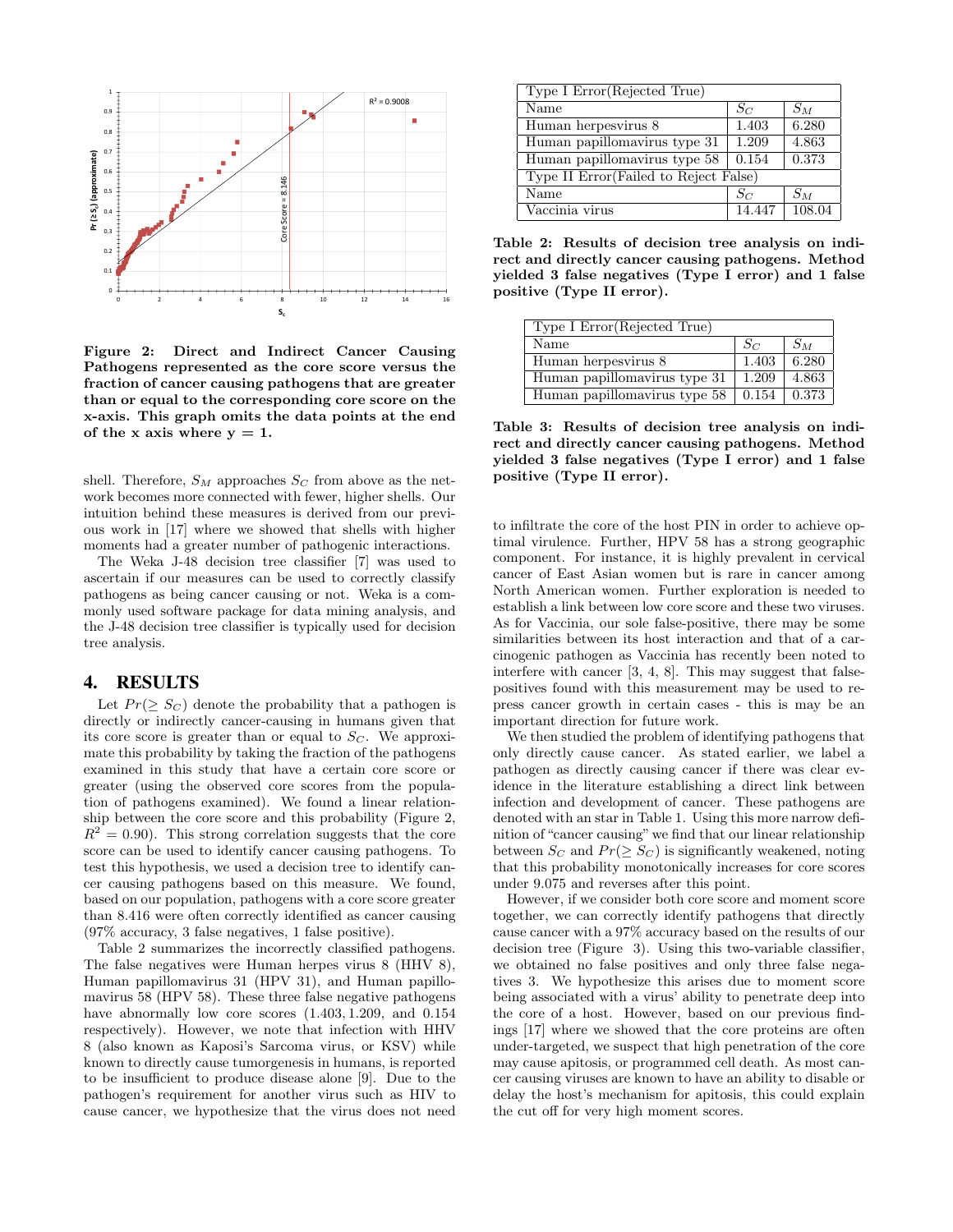

Figure 3: Direct Cancer Causing Pathogens: Moment Score vs. Core Score. Each data point represents a data point with a given core and moment score. The legend specifies which pathogens are/are not cancer causing. The box represents the area that the decision tree determines as cancer causing.

Overall, our results suggest that the core and moment scores of host-pathogen protein interactomes show promise in helping facilitate the classification of unknown pathogens as cancer causing. Our method could be used as a "precheck" prior to conducting more expensive wet lab testing, and assist in the rapid identification of newly discovered pathogens as being carcinogenic.

# 5. CONCLUSIONS

In this paper, we characterized pathogens by networktopological characteristics of the host proteins they interact with using two new measurements that we call the core score and the moment socre. Using "ground truth" data based on a literature review, we showed that these measurements can be used to identify if the pathogens lead to malignant cancer in humans with 97% accuracy. Further, the linear relationship we found between the core score and the probability of a pathogen leading to cancer indicates that the techniques presented here could be potentially used to measure the level of carcinogenicity for a given pathogen.

One potential shortcoming of our results is that we relied entirely on existing data. We note that many of these data sources were derived from previous studies that focused on cancer-causing pathogens, which may bias some our results. An important direction for future research in this topic is to create a new, less-biased dataset of pathogens and their host interactions. That said, we feel this work is a useful "first step" toward identifying cancer-causing pathogens based on host protein network interaction.

There are other important avenues for future work as well. These include how to best characterize these measurements on networks with erroneous, missing or uncertain interaction, determining the relevance of the topological characteristics of the proteins in the pathogen, and exploring the possibility of these measurements as useful predictors for other types of diseases.

# Acknowledgements

The authors are supported under by the Army Research Office (project 2GDATXR042). The opinions in this paper are those of the authors and do not necessarily reflect the opinions of the funders, the U.S. Military Academy, or the U.S. Army.

## 6. REFERENCES

- [1] J. S. Butel. Viral carcinogenesis: revelation of molecular mechanisms and etiology of human disease. Carcinogenesis, 21(3):pp. 405–426, 2000.
- [2] A. I. M. Consortium. Evidence for Network Evolution in an Arabidopsis Interactome Map. Science, 333(6042):601–607, July 2011.
- [3] S. Gholami, A. A. Marano, N. G. Chen, A. Frentzen, C.-H. Chen, C. Eveno, E. Lou, L. Belin, A. A. Szalay, and Y. Fong. Enhanced therapeutic effects of a novel oncolytic and anti-angiogenic vaccinia virus against triple-negative breast cancer. Journal of the American College of Surgeons, 215(3), Sep. 2012.
- [4] M. Gil, M. Seshadri, M. P. Komorowski, S. I. Abrams, and D. Kozbor. Targeting cxcl12/cxcr4 signaling with oncolytic virotherapy disrupts tumor vasculature and inhibits breast cancer metastases. Proc Natl Acad Sci U S A, 2013.
- [5] K.-I. Goh, M. E. Cusick, D. Valle, B. Childs, M. Vidal, and A.-L. Barabasi. The human disease network. Proceedings of the National Academy of Sciences, 104(21):8685–8690, 2007.
- [6] M. W. Hahn and A. D. Kern. Comparative genomics of centrality and essentiality in three eukaryotic protein-interaction networks. 22(4):803–806, 2005.
- [7] M. Hall, E. Frank, G. Holmes, B. Pfahringer, P. Reutmann, and I. H. Witten. The WEKA data mining software: An update. volume 11 of SIGKDD Explorations, 2009.
- [8] J. Heo, C. Breitbach, A. Moon, C. Kim, R. Patt, M. Kim, Y. Lee, S. Oh, H. Woo, K. Parato, J. Rintoul, T. Falls, T. Hickman, B. Rhee, J. Bell, D. Kirn, and T. Hwang. Sequential therapy with jx-594, a targeted oncolytic poxvirus, followed by sorafenib in hepatocellular carcinoma: preclinical and clinical demonstration of combination efficacy. Mol Ther., 19(6):1170, Jun. 2011.
- [9] R. T. Javier and J. S. Butel. The history of tumor virology. Cancer Research, 68(7693), October 2008.
- [10] M. Kitsak, L. K. Gallos, S. Havlin, F. Liljeros, L. Muchnik, H. E. Stanley, and H. A. Makse. Identification of influential spreaders in complex networks. Nat Phys, 6(11):888–893, November 2010.
- [11] T. Milenkovíc, V. Memisević, A. Bonato, and N. Przulj. Dominating biological networks. PLOS One, 6(8), 2011.
- [12] T. Milenkovíc, V. Memisević, A. K. Genesan, and N. Przulj. Systems-level cancer gene identification from protein interaction network topology applied to melanogenesis-related interaction networks. Journal of the Royal Society Interface, 7(44):pp. 423–437, 2010.
- [13] M. S. Mukhtar, A.-R. Carvunis, M. Dreze, P. Epple, J. Steinbrenner, J. Moore, M. Tasan, M. Galli, T. Hao, M. T. Nishimura, S. J. Pevzner, S. E.